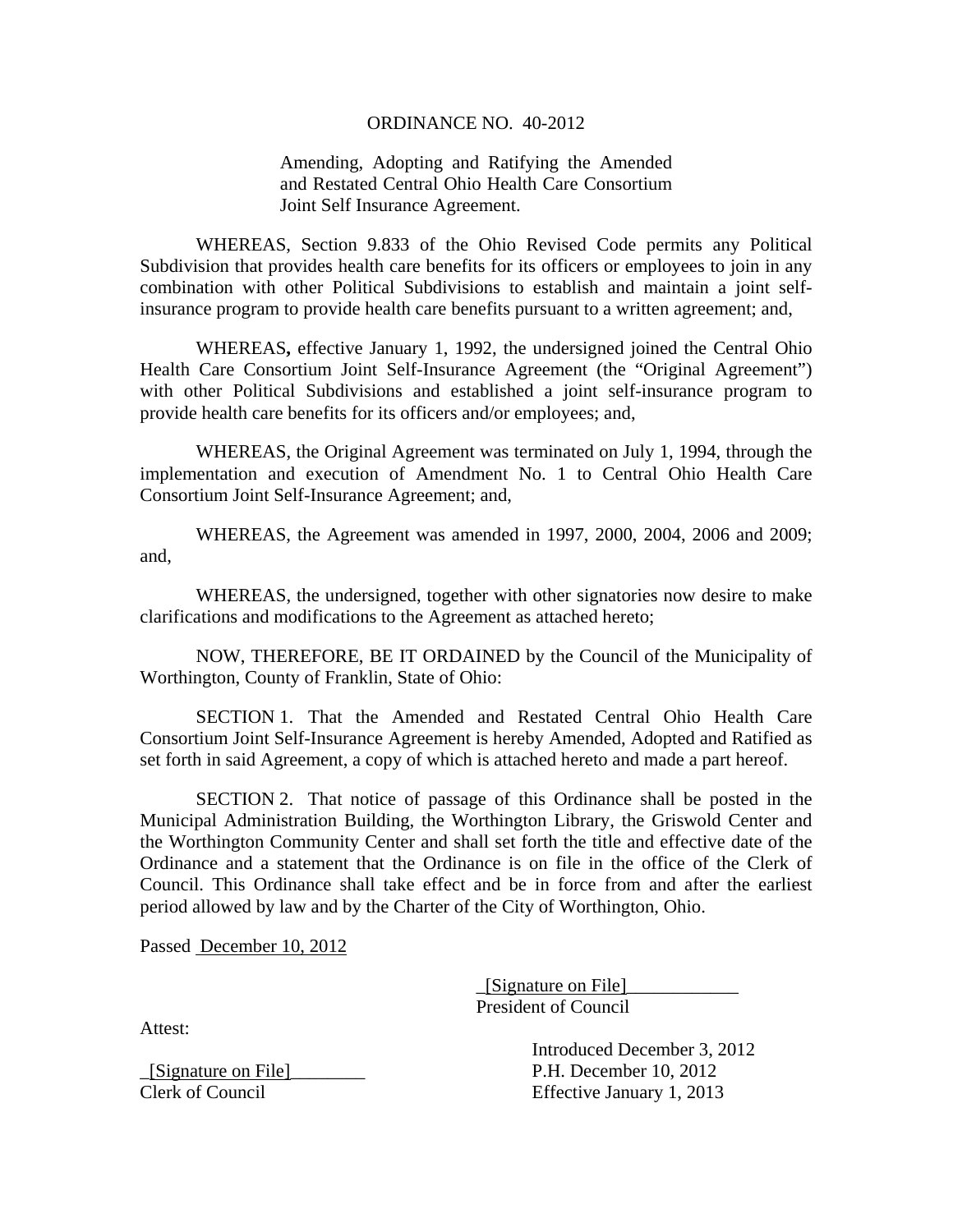#### **AMENDED AND RESTATED**

### **CENTRAL OHIO HEALTH CARE CONSORTIUM**

#### **JOINT SELF-INSURANCE AGREEMENT**

WHEREAS, Section 9.833 of the Ohio Revised Code permits any POLITICAL SUBDIVISION that provides health care benefits for its officers or employees to join in any combination with other POLITICAL SUBDIVISIONS to establish and maintain a joint self-insurance program to provide health care benefits pursuant to a written agreement; and,

 WHEREAS**,** effective January 1, 1992, a number of political subdivisions joined together to form the Central Ohio Health Care Consortium Joint Self-Insurance Agreement with other POLITICAL SUBDIVISIONS and established a joint selfinsurance program to provide health care benefits for its officers and/or employees; and,

 WHEREAS, the Original Agreement was terminated on July 1, 1994, through the implementation and execution of Amendment No. 1 to Central Ohio Health Care Consortium Joint Self-Insurance Agreement ("Amendment No. 1"); and,

 WHEREAS, in 1997, the MEMBERS of the POOL adopted Amendment No. 2 to Amendment No. 1 (**"**Amendment No. 2"), pursuant to which Sections 3.06(a) and 8.01(b) of Amendment No. 1 were amended; and,

 WHEREAS, in 2000, the MEMBERS further amended Amendment No. 1 and Amendment No. 2 by replacing existing Section 6.03 with a new provision regarding the POOL CONTRIBUTION FACTOR; and,

 WHEREAS, in 2003, the MEMBERS further amended Amendments No. 1 and No 2 by modifying Section 7.01 Monthly Payments and Section 7.04 Assessments adding "Thereafter, payment is subject to a 5% penalty with the interest of  $1\frac{1}{2}\%$  per month or portion thereof"; and,

 WHEREAS, in 2006, the MEMBERS further amended Amendments No. 1 and No. 2 by modifying Section 3.05 and making other minor clarification modifications; and,

 WHEREAS, in 2009 the MEMBERS amended Amendments No. 1 and No. 2 by modifying Section 4.02 to add the BOARD office of Treasurer**;** by modifying Section 4.03 to add the Treasurer to the Executive Committee**;** by modifying Section 4.05 to create a Finance Committee**;** and by modifying Section 4.03 to eliminate the term limitation for BOARD Chairman; and,

WHEREAS, the MEMBERS further desire to amend and restate the AGREEMENT to incorporate all prior and current amendments into one document and to modify the AGREEMENT to: 1) create a mandatory reserve and specify the method to determine and create the mandatory funding level; and 2) establish October  $1<sup>st</sup>$  as the member withdrawal deadline;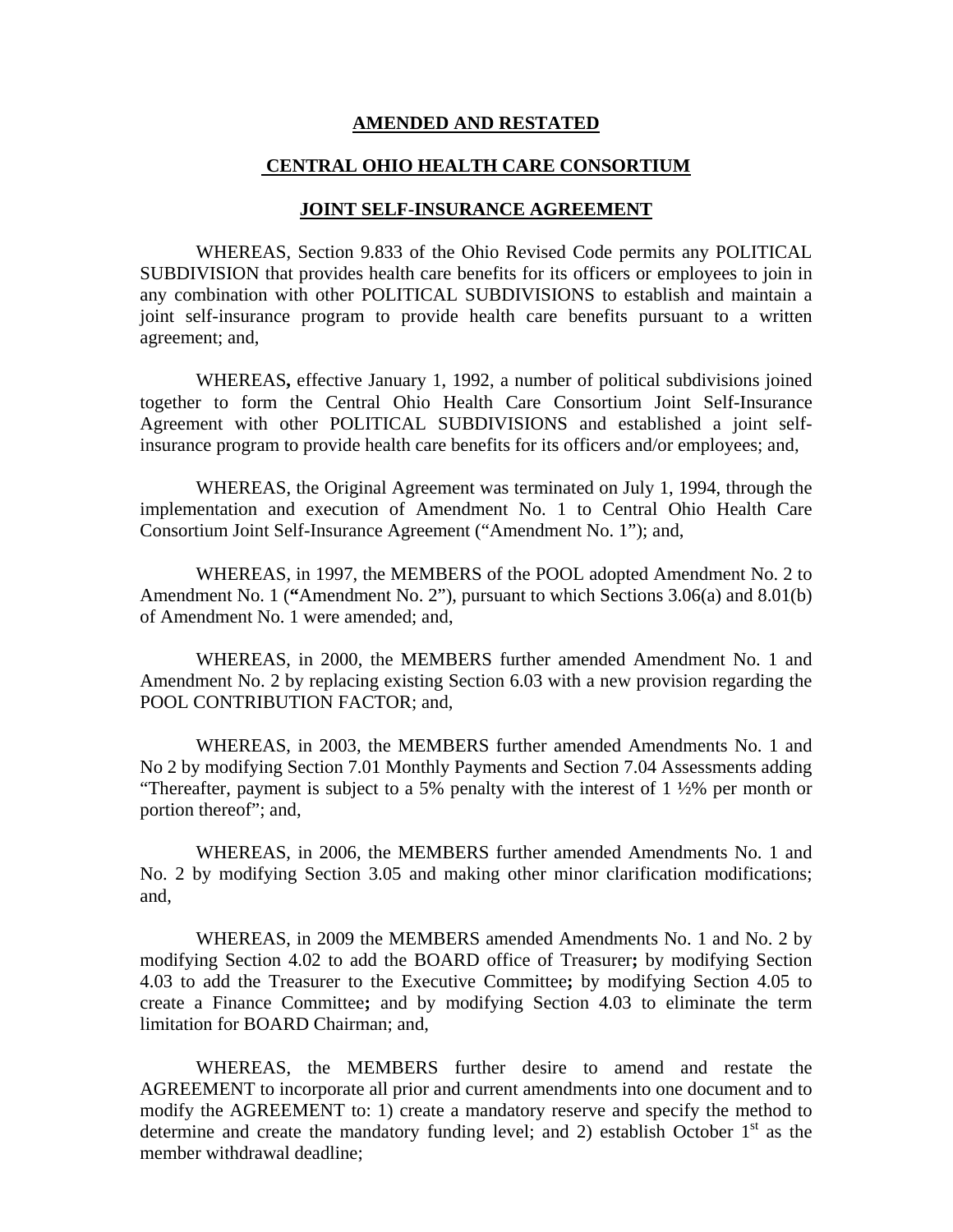NOW, THEREFORE, the undersigned agree as follows:

### **ARTICLE ONE NAME**

 Section 1.01. Name. There is hereby created an unincorporated joint selfinsurance program to be known as Central Ohio Health Care Consortium (the "POOL")

 Section 1.02. Duration. The POOL shall have a perpetual duration and shall continue until terminated pursuant to this AGREEMENT. Health benefits coverage hereunder for FOUNDING MEMBERS initially commenced on January 1, 1992, immediately upon the termination of the health care coverage that previously was provided by Central Benefits Mutual Insurance Company.

 Section 1.03. Legal Status. The POOL shall be deemed to be a legal entity, separate and apart from its MEMBERS, formed for the public purpose of enabling its MEMBERS to obtain insurance, to create a joint self-insurance program, and to provide for the joint administration of the funds of the POOL.

 Section 1.04. Effective Date. This AGREEMENT amends and completely supercedes the existing Central Ohio health Care Consortium Joint Self-Insurance Agreement (the "Original Agreement") and all subsequent amendments. This AGREEMENT shall become effective as of January 1**,** 2013.

### **ARTICLE TWO DEFINITIONS**

 Section 2.01. Act. "ACT" shall mean Section 9.833 of the Ohio Revised Code and any successor statute thereto, as amended from time to time.

Section 2.02. Administrator. "ADMINISTRATOR" shall mean the entity designated to supervise the administration of the POOL and to perform such other duties as are set forth in a certain Administration Agreement.

Section 2.03. Agreement. "AGREEMENT" shall mean this Amendment No. 1 to Central Ohio Health Care Consortium Joint Self-Insurance Agreement and all counterparts hereto, as amended from time to time.

Section 2.04. Board. "BOARD" shall mean the Board of Directors of the Pool.

 Section 2.05. Contribution. "CONTRIBUTION" shall mean any amounts paid by a MEMBER to any FUND.

Section 2.06. Fund. "FUND" or "FUNDS" shall mean those amounts paid by MEMBERS pursuant to Articles Six and Seven.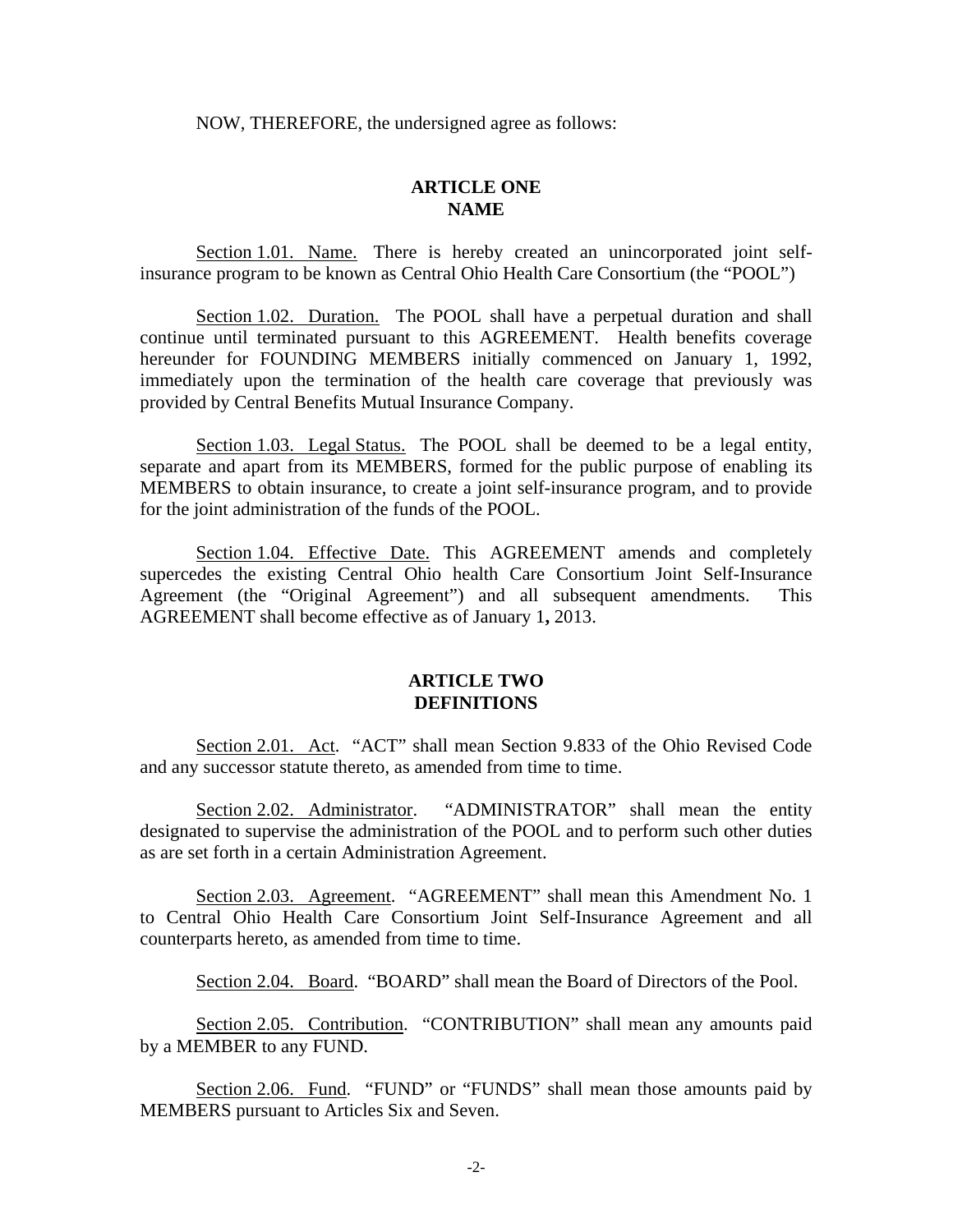Section 2.07. Member. "MEMBER" shall mean a POLITICAL SUBDVISION who is a party to this AGREEMENT and who has not withdrawn from or been terminated from participation in the POOL.

 Section 2.08. Founding and Non-Founding Members. "NON-FOUNDING MEMBER" shall mean any MEMBER who is not an original MEMBER of the POOL, and "FOUNDING MEMBER" shall mean any MEMBER who is an original MEMBER of the POOL.

 Section 2.09. Political Subdivision. "POLITICAL SUBDIVISION" shall have the same meaning given to it by the ACT.

Section 2.10. Pool Contribution Factor. "POOL CONTRIBUTION FACTOR" shall have the meaning as defined in Section 6.03 hereof.

 Section 2.11. Scope of Coverage. "SCOPE OF COVERAGE" shall mean the coverage, limits and deductibles set forth in Section 4.07 hereof.

Section 2.12. Surplus Funds. "SURPLUS FUNDS" shall mean the amount by which the funds available to operate the POOL for any year or years exceed all of the costs, liabilities (including claim liabilities, claim reserves and reserves for terminal liability) and expenses of operation the POOL.

Section 2.13. Term. "TERM" shall mean a three (3) year contract period entered into by the MEMBERS beginning January 1 of any of the following years: 2010, 2013, 2016, 2019.

### **ARTICLE THREE MEMBERSHIP**

 Section 3.01. Qualifications. An applicant seeking membership in the POOL must meet all of the qualifications required by the ACT and, in the case of a NON-FOUNDING MEMBER, must demonstrate to the satisfaction of the BOARD the financial ability to pay all CONTRIBUTIONS.

Section 3.02. Application. All applicants to become MEMBERS shall apply for membership in any manner and on any form approved by or acceptable to the BOARD.

 Section 3.03. Effective Time of Membership. An applicant shall become a MEMBER at the time that a duly authorized officer of the applicant executes, and a duly authorized officer of the POOL accepts, this AGREEMENT on behalf of the POOL. No applicant shall be permitted to become a MEMBER unless it provides written documentation satisfactory to the BOARD, in its sole judgment, that the applicant has the requisite capacity and authority, and has obtained all required approvals, to execute this AGREEMENT and to perform all of its obligations hereunder.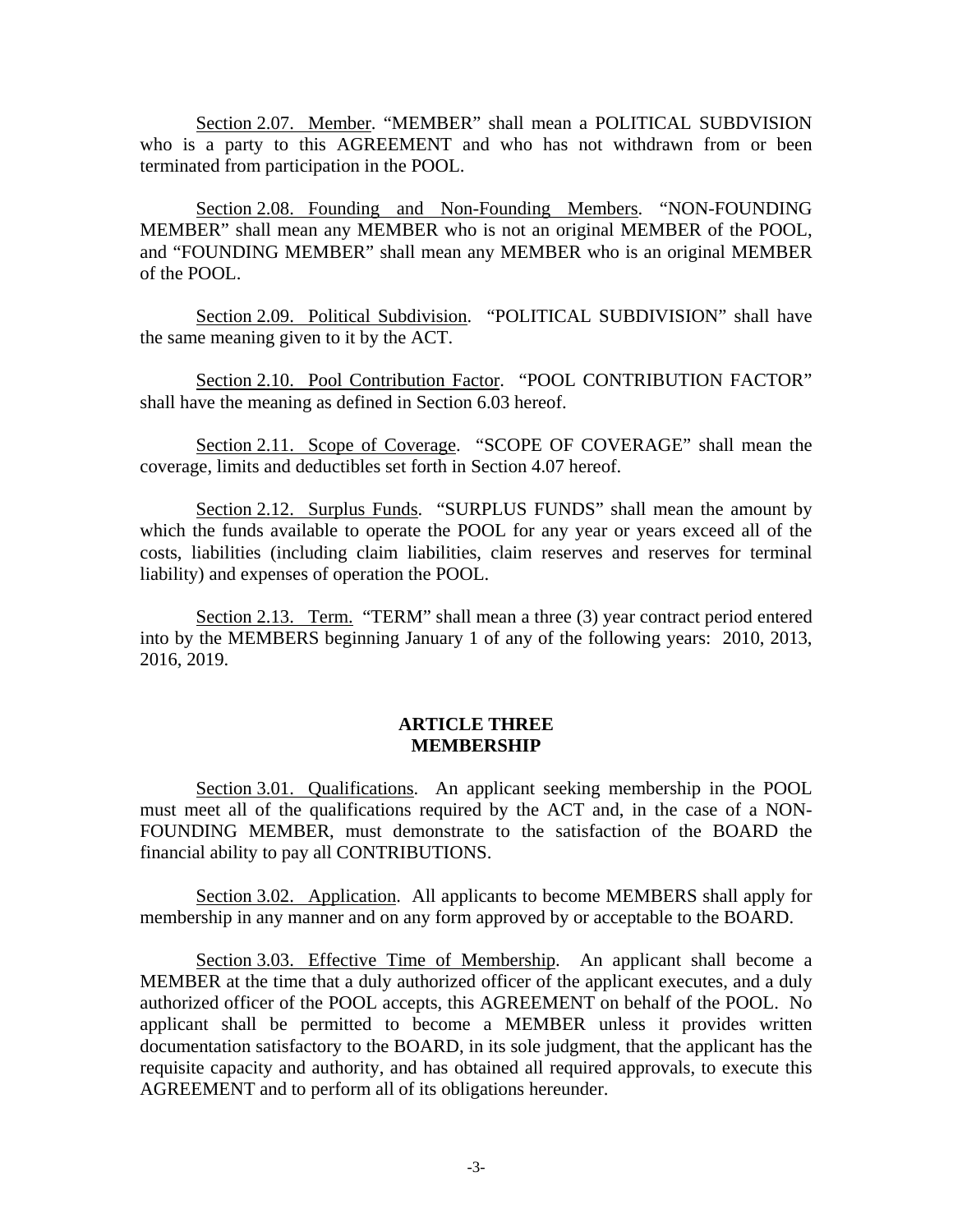Section 3.04. Duties of Members. Each MEMBER agrees to do or cause to be done all of the following:

(a) To cooperate with and institute all loss prevention procedures and guidelines developed by the BOARD or the ADMINISTRATOR;

(b) To designate a representative of the MEMBER to serve on the BOARD, and to cause that director to attend all monthly and special meeting of the BOARD;

(c) To provide the ADMINISTRATOR access to the records of the MEMBER during normal business hours, upon 24 hours prior written notice and only for the purpose of conducting necessary services related to the operation of the POOL and for no other purpose;

(d) To permit the ADMINISTRATOR and any agent or attorney thereof to represent the MEMBER in investigating, litigating and settling any claim made against the POOL or the MEMBER that is within the SCOPE OF COVERAGE provided by the POOL;

(e) To promptly pay when and as due all CONTRIBUTIONS required under this AGREEMENT.

### Section 3.05. Terms of Membership.

(a) Each FOUNDING MEMBER of the POOL previously committed to remain a MEMBER for three (3) years, until December 31, 1994. Thereafter, the MEMBERS agreed to continue the POOL for three successive 3-year terms (each such 3 year period hereunder, a "TERM"). In 2003, the members agreed to continue the pool for successive three (3) year terms indefinitely.

 (b) The MEMBERS intend that the POOL shall continue in effect indefinitely, for succeeding three-year TERMS, subject to the continual election of MEMBERS to remain participants in the POOL as provided below.

 (c) On or before October 1, of the last year of the current TERM (the "ELECTION"), each MEMBER of the POOL shall indicate in writing to the BOARD whether or not it intends to continue its participation beyond the current TERM. At least two MEMBERS must elect to continue their participation for the POOL to continue. If less than two MEMBERS elect to continue, the POOL shall terminate effective as of 11:59 p.m., local Columbus, Ohio time, on December 31 of the last year of the current TERM, and the BOARD shall be responsible for winding up and dissolving the affairs of the POOL.

(d) If MEMBERS representing more than one-third (1/3) of the employees and officers of MEMBERS insured by the POOL elect to leave the POOL at the ELECTION, the remaining MEMBERS shall be given another opportunity to indicate in writing whether they desire to continue in the POOL (the "SECOND ELECTION"). The SECOND ELECTION shall be made by each remaining MEMBER on or before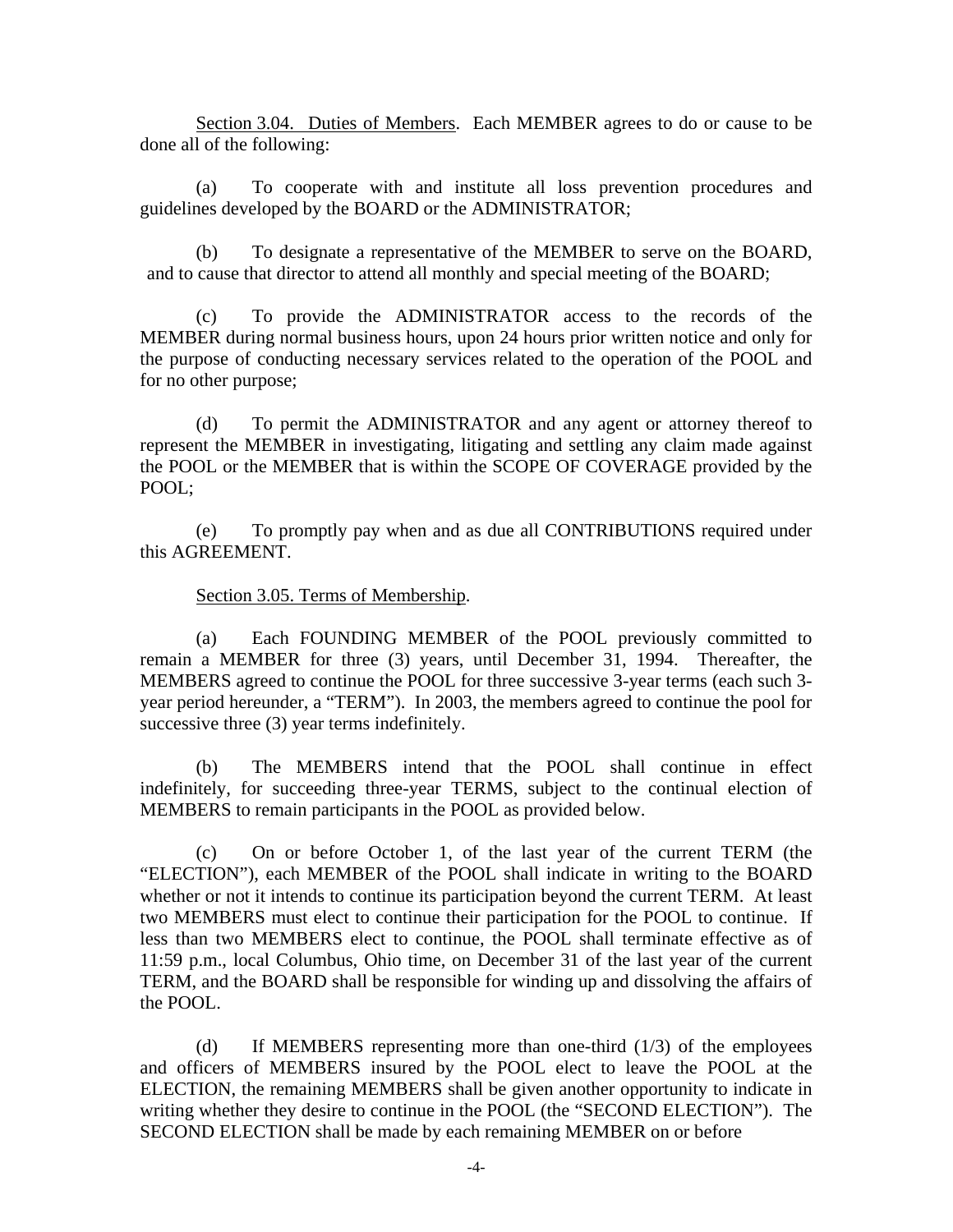November 1, and at least two MEMBERS must elect to continue their participation for the POOL to continue. If less than two MEMBERS elect to continue, the POOL shall terminate effective as of 11:59 p.m., local Columbus, Ohio time, on December 31 of the last year of the current TERM, and the BOARD shall be responsible for winding up and dissolving the affairs of the POOL.

 (e) If two or more MEMBERS elect to continue, either at the ELECTION or SECOND ELECTION, all such MEMBERS shall be required to participate for another three (3) year TERM; provided, however, that any such continuing MEMBER may voluntarily withdraw at the end of any year within that subsequent term upon compliance with the withdrawal provisions of Section 8.01 herein. The rights of MEMBERS to share in the surplus FUNDS of the POOL upon withdrawal are governed by Section 8.01 hereof.

#### Section 3.06. Terms of Membership for Non-Founding Member.

(a) Upon initial entry into the POOL, each NON-FOUNDING MEMBER shall be required to remain a MEMBER, and may not withdraw from the POOL, until December  $31<sup>st</sup>$  following the third anniversary of the MEMBER'S joining the POOL. A NON-FOUNDING MEMBER'S rights to participate in and/or withdraw from the POOL for any subsequent TERM shall be governed by Section 3.05 hereof.

(b) Subject to Section 8.01 hereof, NON-FOUNDING MEMBERS shall be entitled to share in surplus FUNDS of the POOL on the same basis as FOUNDING MEMBERS. NON-FOUNDING MEMBERS shall pay a surcharge and/or otherwise buy into such surplus on terms established by the BOARD.

### **ARTICLE FOUR BOARD OF DIRECTORS**

 Section 4.01. Establishment of Board. The POOL shall have a Board of Directors, which shall, among other duties, determine the general policy of the POOL. Each MEMBER shall be entitled to appoint one director.

 Section 4.02. Term of Directorships. A person appointed by a MEMBER to serve as a director on the BOARD shall remain in office until (1) the POOL receives evidence of the appointment of his or her successor or (2) the effective time of the withdrawal from or termination of the MEMBER'S participation in the POOL.

 Section 4.03. Officers and Executive Committee. The BOARD shall annually elect from the directors of the BOARD a Chairman, a Vice-Chairman, a Secretary, and a Treasurer. The directors receiving the largest number of votes for each office shall be elected.

The BOARD shall annually elect an executive committee to be comprised of the Chairman, the Vice-Chairman, the Secretary and the Treasurer of the POOL, and two other directors. The two directors receiving the largest number of votes for the executive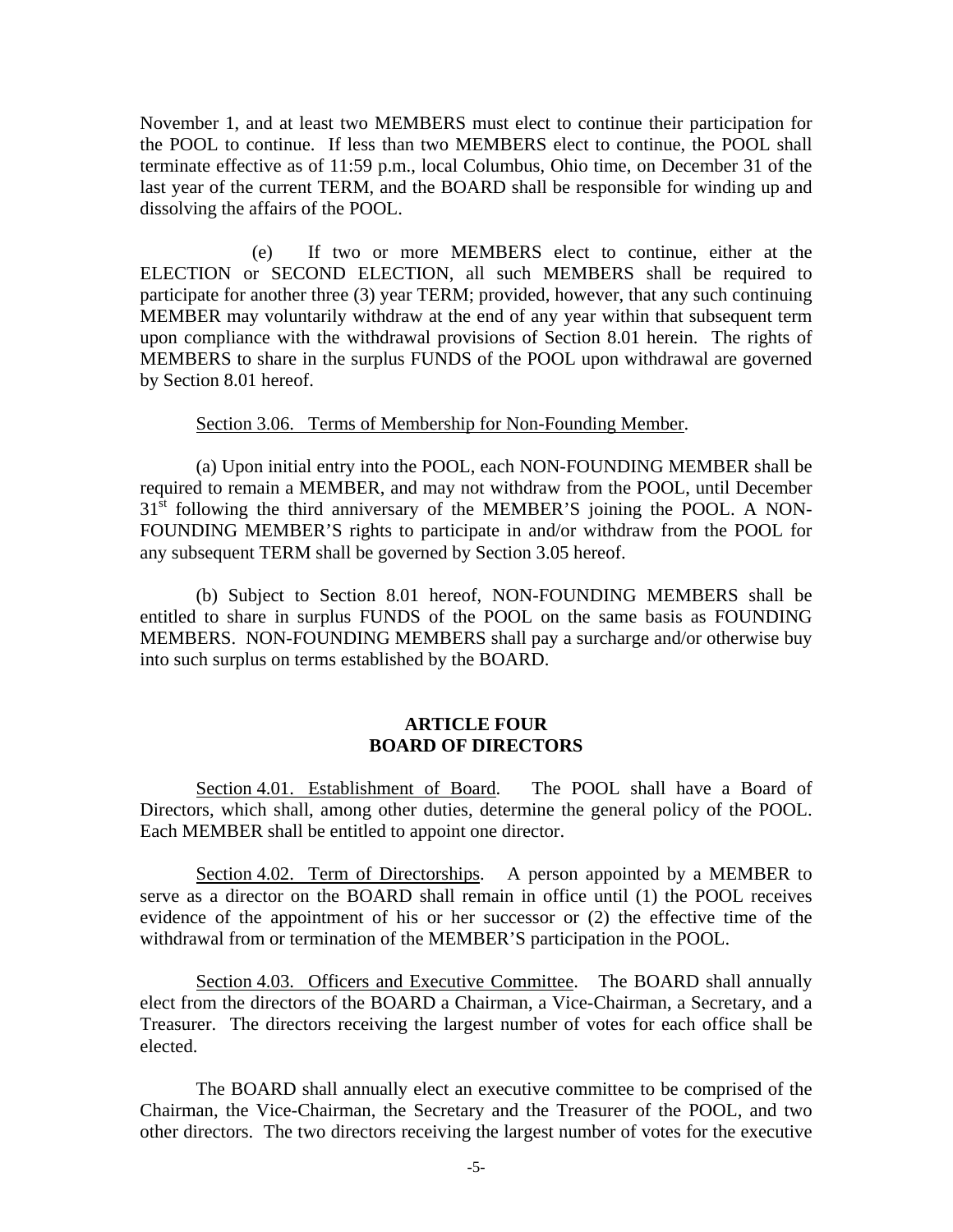committee shall be elected. The executive committee may bind the BOARD only as to matters over which the BOARD has given express authorization.

## Section 4.04. Meetings.

(a) Meetings of the Board shall be held monthly at such time as the Secretary shall prescribe. The Secretary shall give written or electronic notice to each director of the time, date and place of each meeting, at least seven days prior to each meeting. This notice may, but is not required to, contain an agenda of items to be discussed. Any item of POOL business may be considered at the monthly meetings contained in the notice of the meeting.

 (b) Special meetings may be called by the ADMINISTRATOR, the Chairman, or by a majority of the directors. Only items listed for discussion in the notice of the special meeting may be considered. The Secretary shall give written or electronic notice to each director of the time, date, place and purposes of a special meeting at least three days prior to each meeting.

## Section 4.05. Committees of the BOARD.

(a) The BOARD shall appoint a standing Finance Committee consisting of as many directors as the Board chooses and to be chaired by the Treasurer.

(b)The Chairman or BOARD may from time to time appoint ad hoc committees consisting of no fewer than five of the directors. Membership of the ad hoc committees may be changed at any time by the Chairman or by the BOARD. An ad hoc committee may bind the BOARD only as to matters over which the BOARD has given such committees express authorization.

 Section 4.06. Compensation. Directors shall be entitled to reimbursement of actual expenses incurred in the pursuit of POOL business and such other reasonable and lawful compensation as may be awarded from time to time by the BOARD.

Section 4.07. Powers and Duties. The BOARD is authorized and directed to carry out each and every act necessary, convenient or desirable to and for carrying out the purpose of this AGREEMENT and the POOL, including, but not limited to:

- (a) hiring the ADMINISTRATOR;
- (b) receiving MEMBERS' CONTRIBUTIONS;
- (c) administering the POOL and settling and paying, or causing the payment of, claims on behalf of the MEMBERS;
- (d) making and entering into subcontracts to conduct and operate the POOL, including, but not limited to, the execution of an administrative agreement with the ADMINISTRATOR;
- (e) employing agents and employees on behalf of the POOL;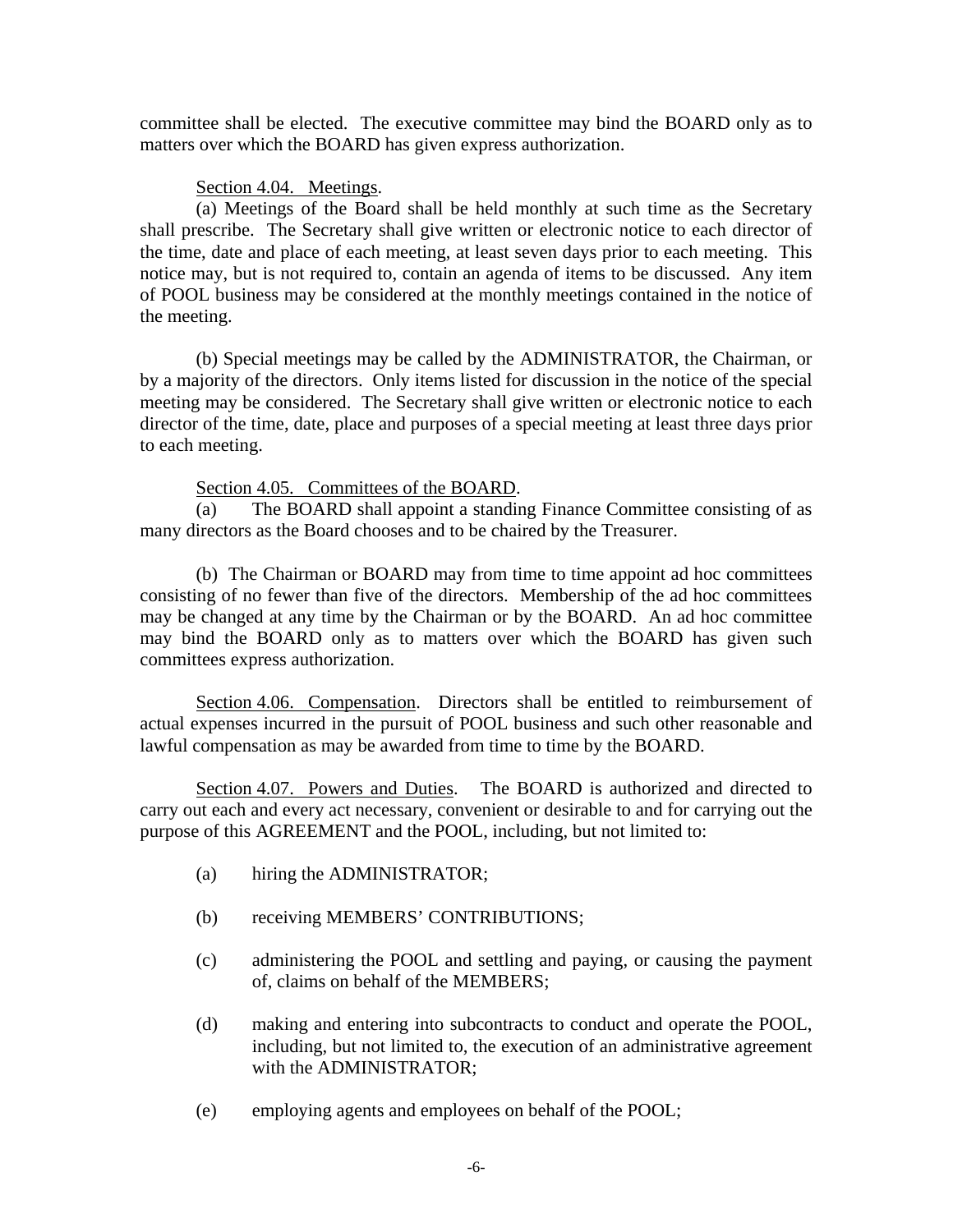- (f) approving new MEMBERS;
- (g) terminating the participation of existing MEMBERS;
- (h) approving and amending the annual budget of the POOL;
- (i) resolving disputes over the SCOPE OF COVERAGE provided by the POOL;
- (j) approving educational and other programs relating to risk reduction;
- (k) approving reasonable and necessary loss reduction and preventive procedures to be followed by all MEMBERS;
- (l) approving each MEMBER'S FUNDING RATE (as that term is defined in Section 7.01 hereof);
- (m) establishing rules and regulations regarding the payment of funds from the POOL as shall from time to time seem appropriate or necessary;
- (n) investing POOL monies;
- (o) providing surety and/or fidelity bonds for directors and all persons charged with the custody or investment of POOL funds;
- (p) purchasing directors and officers, errors and omissions and such other insurance coverage for the benefit of the POOL and its directors as the BOARD shall deem necessary, appropriate or desirable;
- (q) hiring an independent actuary who shall be a member of the American Academy of Actuaries (the "ACTUARY") to perform duties required by Section 9.833 of the Ohio Revised Code or otherwise by the BOARD;
- (r) establishing one or more bank accounts, which may include establishing a trust account with the trust departments of a local, Columbus, Ohio national bank, to collect premiums, pay claims and otherwise to manage and account for all POOL FUNDS;
- (s) requiring the ADMINISTRATOR to provide evidence of coverage satisfactory to the BOARD with respect to stop-loss and/or any other kind of insurance purchased by the ADMINISTRATOR for the benefit of the POOL;
- (t) Determining whether the POOL has any surplus FUNDS and, if so, how such surplus FUNDS shall be utilized for the operation of the POOL and/or shall be distributed to MEMBERS, in accordance with the terms of this AGREEMENT.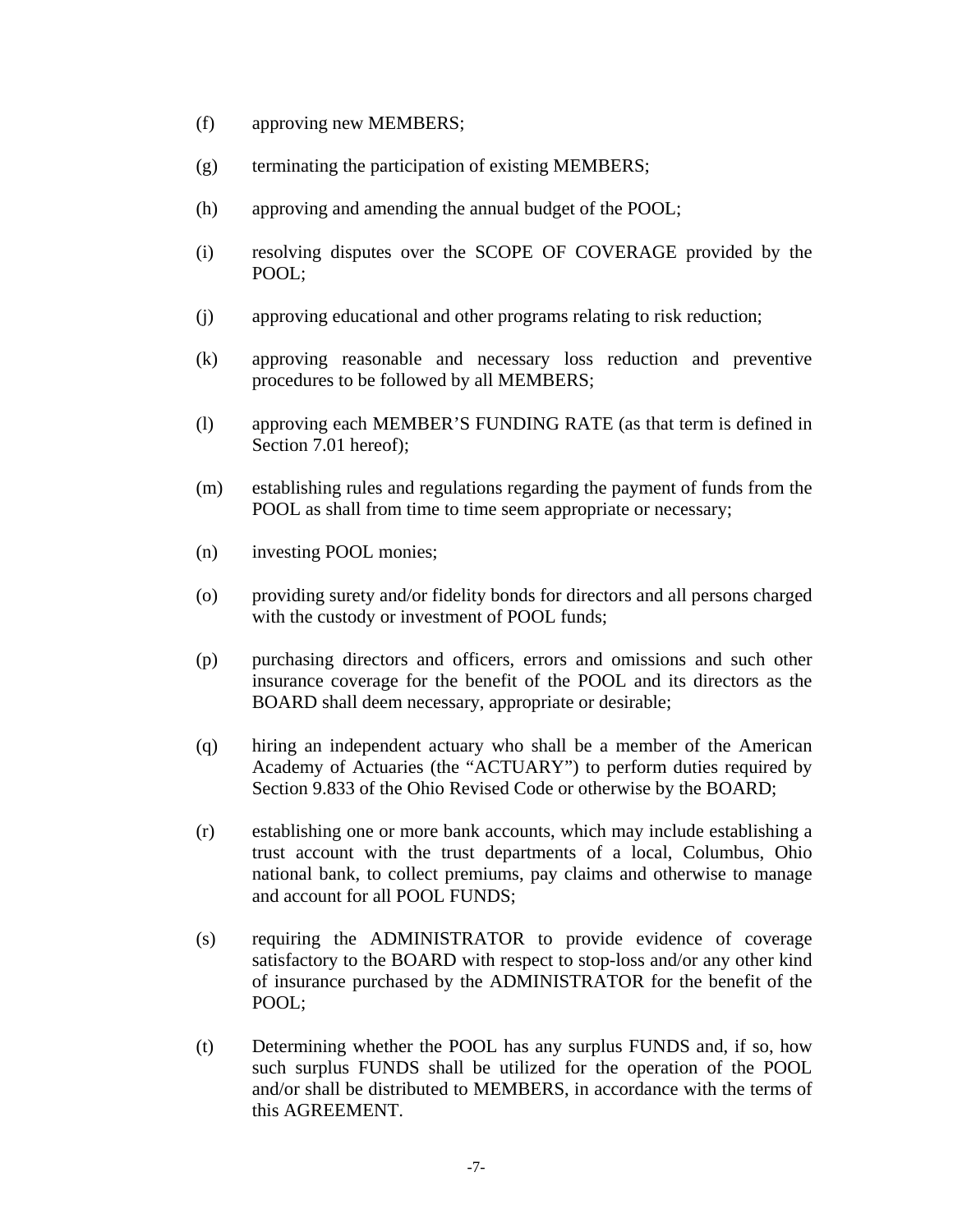The coverage, limits, deductibles and other terms of the health care benefits (the "SCOPE OF COVERAGE") to initially be provided by the pool are described in Exhibit 4.07, which is attached hereto and is incorporated herein by this reference. From time to time hereafter, the BOARD may revise the SCOPE OF COVERAGE as it deems necessary or appropriate.

Section 4.09. Voting; Proxies. Each director shall be entitled to one vote on each matter voted upon by the BOARD, except that the Chairman shall have an additional vote in the event of a tie. A director may be represented and may vote by a proxy appointed by an instrument in writing signed by the director and confirmed by the MEMBER which elected such director, but such instrument must be filed with the Secretary of the meeting before the person holding the proxy shall be allowed to vote.

Section 4.10. Quorum. A quorum of the BOARD shall consist of fifty percent (50%) of the directors. Except as provided in Section 11.09 below, the affirmative vote of a majority of the directors present at a meeting at which a quorum is present shall be the vote of the BOARD.

### **ARTICLE FIVE ADMINISTRATOR**

Section 5.01. Contract. The BOARD shall contract with an ADMINISTRATOR and delegate to such ADMINISTRATOR some or all of its contractual powers and duties (set forth in Article Four above), as the BOARD shall deem advisable.

Section 5.02. Annual Report. The BOARD shall require the ADMINISTRATOR to prepare and present to the BOARD an annual report regarding the condition of the POOL, within ninety days after each fiscal year end. The report shall be in such form and include such information as is prescribed by, or acceptable to, the BOARD. The report may be consolidated with the ADMINISTRATOR'S budget recommendation required by Section 6.02 hereof.

### **ARTICLE SIX POOL FUNDS**

 Section 6.01. Establishment of the Funds(s). The BOARD shall establish one or more FUNDS which shall consist of MEMBER CONTRIBUTIONS in amounts it deems sufficient to annually fund the administrative expenses of the POOL, to purchase excess insurance, stop-loss insurance or reinsurance for the POOL, to pay current year claims and claim expenses and to establish and maintain sufficient reserves. At or about the close of any three-year term hereunder, the BOARD may also establish one or more FUNDS, which may consist of MEMBER CONTRIBUTIONS and/or any existing surplus FUNDS, in amounts it deems appropriate to fund the claims, claims expense and other costs and expenses associated with the termination and run-off of the three-year Term then ending.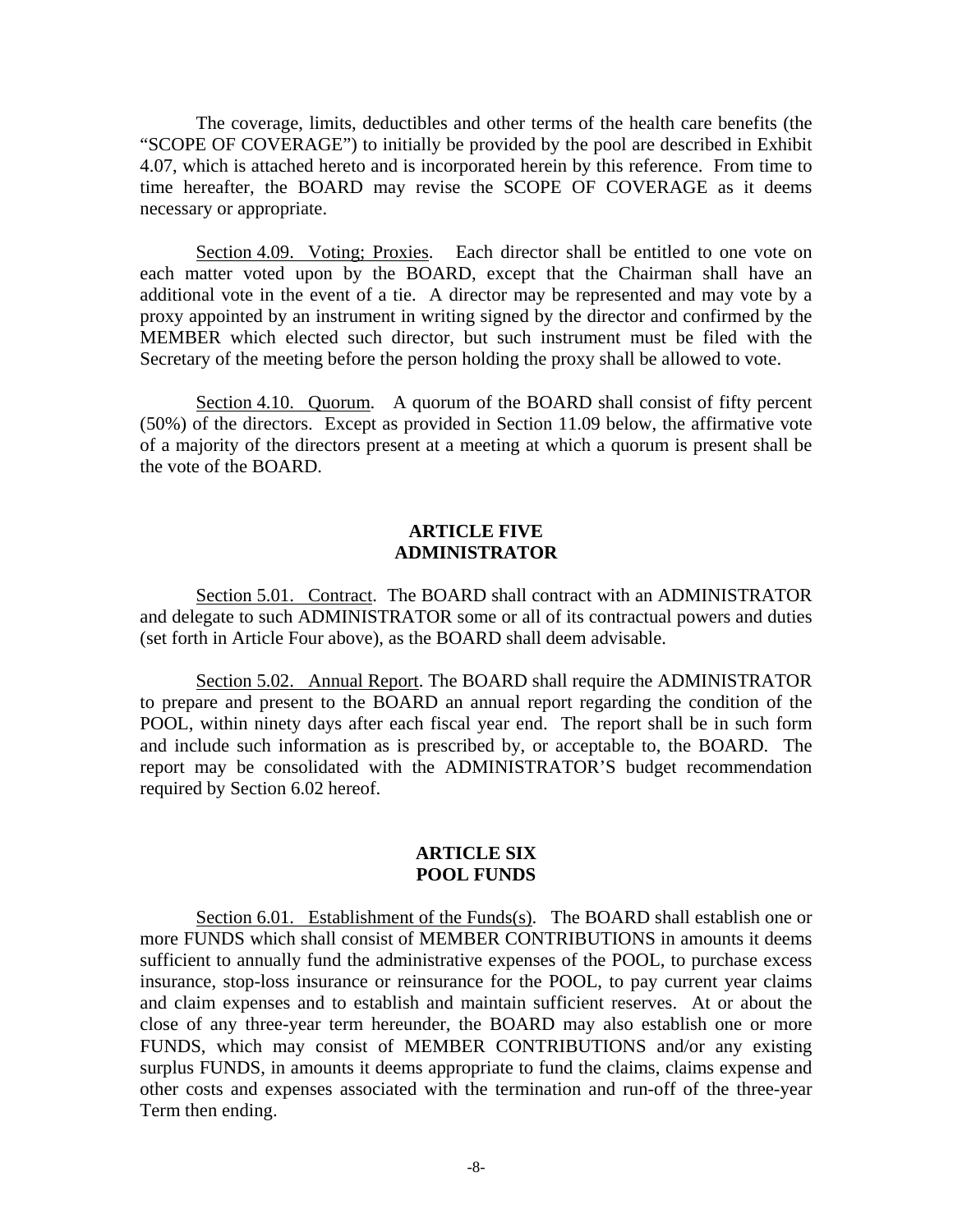Section 6.02. Budget. No later than October 1 in each POOL year, the ADMINISTRATOR shall prepare and submit to the BOARD an estimate of the budget of the POOL for the succeeding fiscal year. If the budget is acceptable to the BOARD, the BOARD shall approve such budget in the manner established in Article Four.

Section 6.03. Pool Contribution Factor. The POOL CONTRIBUTION FACTOR for each MEMBER of the POOL shall be as follows:

| Number of Employees<br>and Officers Insured<br>by the MEMBER | Percentage of<br><b>Adjustment Related</b><br>to the MEMBER'S Loss<br>Experience | Percentage of<br><b>Adjustment Related</b><br>to the POOL'S Loss<br>Experience |
|--------------------------------------------------------------|----------------------------------------------------------------------------------|--------------------------------------------------------------------------------|
| 50-79                                                        | 20%                                                                              | 80%                                                                            |
| 80-99                                                        | 30%                                                                              | 70%                                                                            |
| 100-124                                                      | 40%                                                                              | 60%                                                                            |
| 125-149                                                      | 50%                                                                              | 50%                                                                            |
| 150-199                                                      | 60%                                                                              | 40%                                                                            |
| 200-299                                                      | 70%                                                                              | 30%                                                                            |
| $300 +$                                                      | 80%                                                                              | 20%                                                                            |

 With respect to those MEMBERS whose number of insured employees and officers is fewer than 50, all such MEMBERS shall be treated as a single group (the "SMALL MEMBER GROUP"). The POOL CONTRIBUTION FACTOR for each MEMBER in the SMALL MEMBER GROUP shall be determined by adding all employees and officers insured by each MEMBER in the SMALL MEMBER GROUP, and by then applying the percentages shown in the chart shown above to that total.

 Each POOL CONTRIBUTION FACTOR shall remain constant for the entire life of the POOL, subject to change only as provided in Section 11.09 hereof.

 Additionally, and notwithstanding anything contained in this AGREEMENT elsewhere to the contrary, the MEMBERS in the SMALL MEMBER GROUP shall be treated as if they were a single MEMBER not only for purposes of determining their POOL CONTRIBUTION FACTOR, but also for purposes of allocating and distributing Surplus FUNDS, establishing the FUNDING RATE for the SMALL MEMBER GROUP and for determining and assessing supplemental payments to the POOL under ARTICLE SEVEN of the AGREEMENT. In each such case, the Members rights and/or liabilities within the SMALL MEMBER GROUP shall be determined by dividing (a) the number of employees and officers insured by the MEMBER by (b) the total number of all employees and all officers insured by all MEMBERS within the SMALL MEMBER GROUP, and applying that fraction to each such MEMBER as the BOARD shall deem appropriate under the circumstances.

 Except as otherwise provided in the preceding paragraph, the MEMBERS in the SMALL MEMBER GROUP shall be treated as separate and distinct MEMBERS for all other purposes under the AGREEMENT. The BOARD shall have authority to interpret this AGREEMENT to resolve any conflicts or issues arising out of the creation of the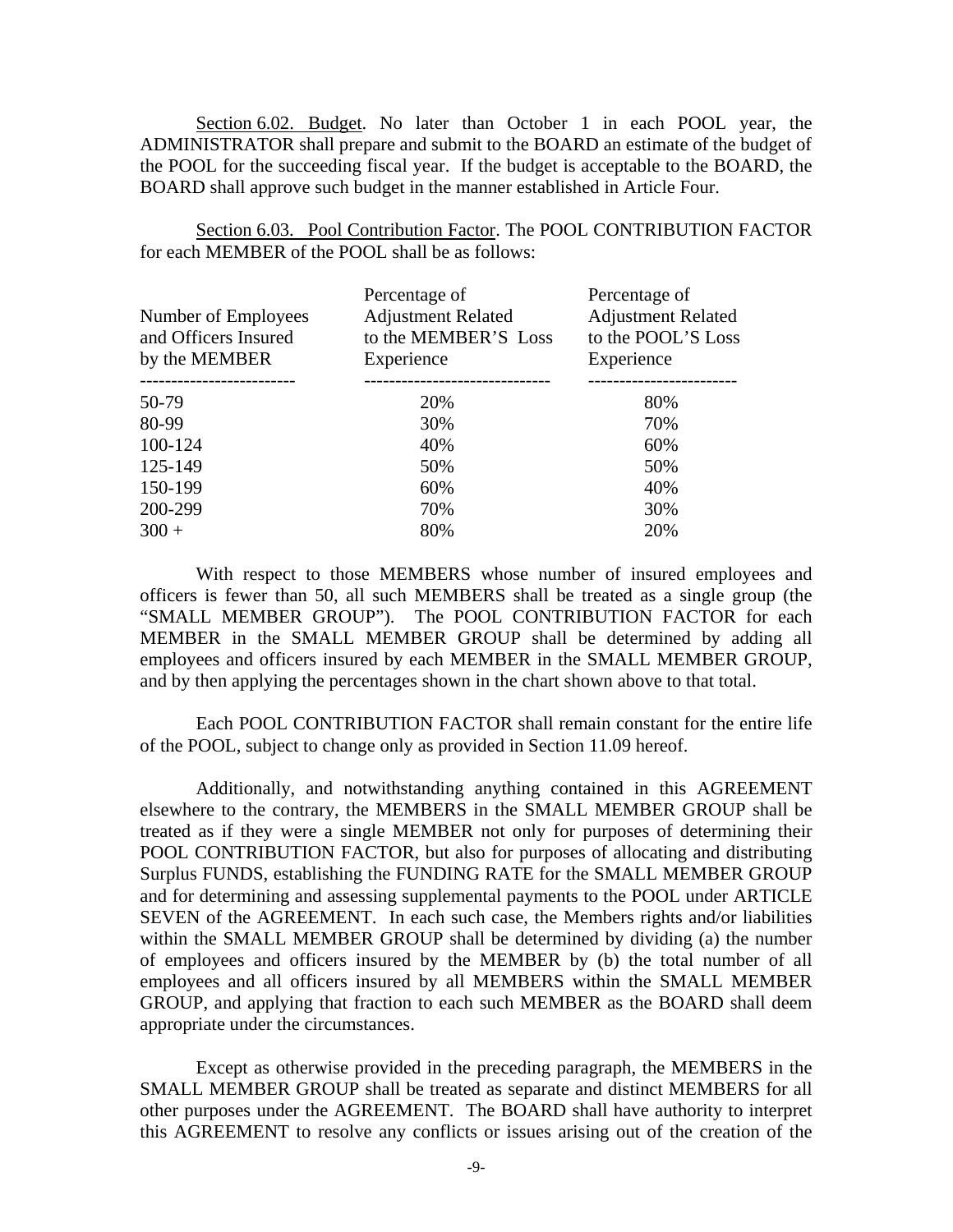SMALL MEMBER GROUP and the allocation of any rights and liabilities to each MEMBER within the SMALL MEMBER GROUP.

Section 6.04. Mandatory Reserve. The BOARD shall establish a mandatory reserve for the purposes of protecting the fund from future losses and maintaining fiscal solvency. This reserve shall be set aside for contingencies and potential unforeseen liabilities such as a spike in claims payments in excess of expected. As a part of the annual budget process, the mandatory reserve target shall be calculated as the greater of either the fund's Incurred But Not Reported (IBNR) estimate as identified by the Administrator, or the prior year's average three month claims expense. Should additional contributions be required to achieve the reserve funding target, the board shall determine a reserve surcharge for members to be included in the members' contributions.

Section 6.05. Surplus Funds. In the event that member contributions exceed claims and expenses for the FUND, the BOARD, shall first apply the surplus funds to the mandatory reserve. Should the reserve exceed the BOARD'S established funding target, the board may, in its sole discretion, apply surplus FUNDS toward the CONTRIBUTIONS of MEMBERS for any subsequent year, and/or fund any other necessary and proper cost, liability and/or expense of the POOL. Additionally, the BOARD may rebate to its MEMBERS all or some portion of its excess payments, if any, made by its MEMBERS to the POOL, which reimbursement may be based on each MEMBER'S and the POOL'S loss experience and such other factors as the BOARD deems appropriate under the circumstances. The BOARD shall determine the amount of SURPLUS FUNDS, if any, as of December 31 of each year hereunder on or before March 1 in each succeeding year, and shall promptly communicate this information to each MEMBER.

Section 6.06. Purchase of Stop-Loss Insurance. The BOARD shall use its best efforts in each year hereunder to purchase aggregate stop-loss insurance for the POOL. In each year, the BOARD shall investigate the purchase of specific stop-loss coverage, and upon the termination of the POOL, the availability of insurance to cover the terminal liabilities of the withdrawing MEMBERS, and shall purchase such coverage if deemed to be in the best interests of the MEMBERS at that time.

 Section 6.07. Actuarial Report. The BOARD shall require the ACTUARY to prepare and deliver to the BOARD the report required by Section 9.833 of the Ohio Revised Code.

## **ARTICLE SEVEN FUNDING SCOPE OF RISK SHARING PROTECTION**

 Section 7.01. Monthly Payments. On or before October 1 in each year hereunder, the BOARD (after consultation with its ADMINISTRATOR, its ACTUARY or such other persons as the BOARD may deem necessary or appropriate) shall calculate the expected costs ("EXPECTED COSTS") for the POOL for the next calendar year. EXPECTED COSTS shall include anticipated claims costs and fixed and administrative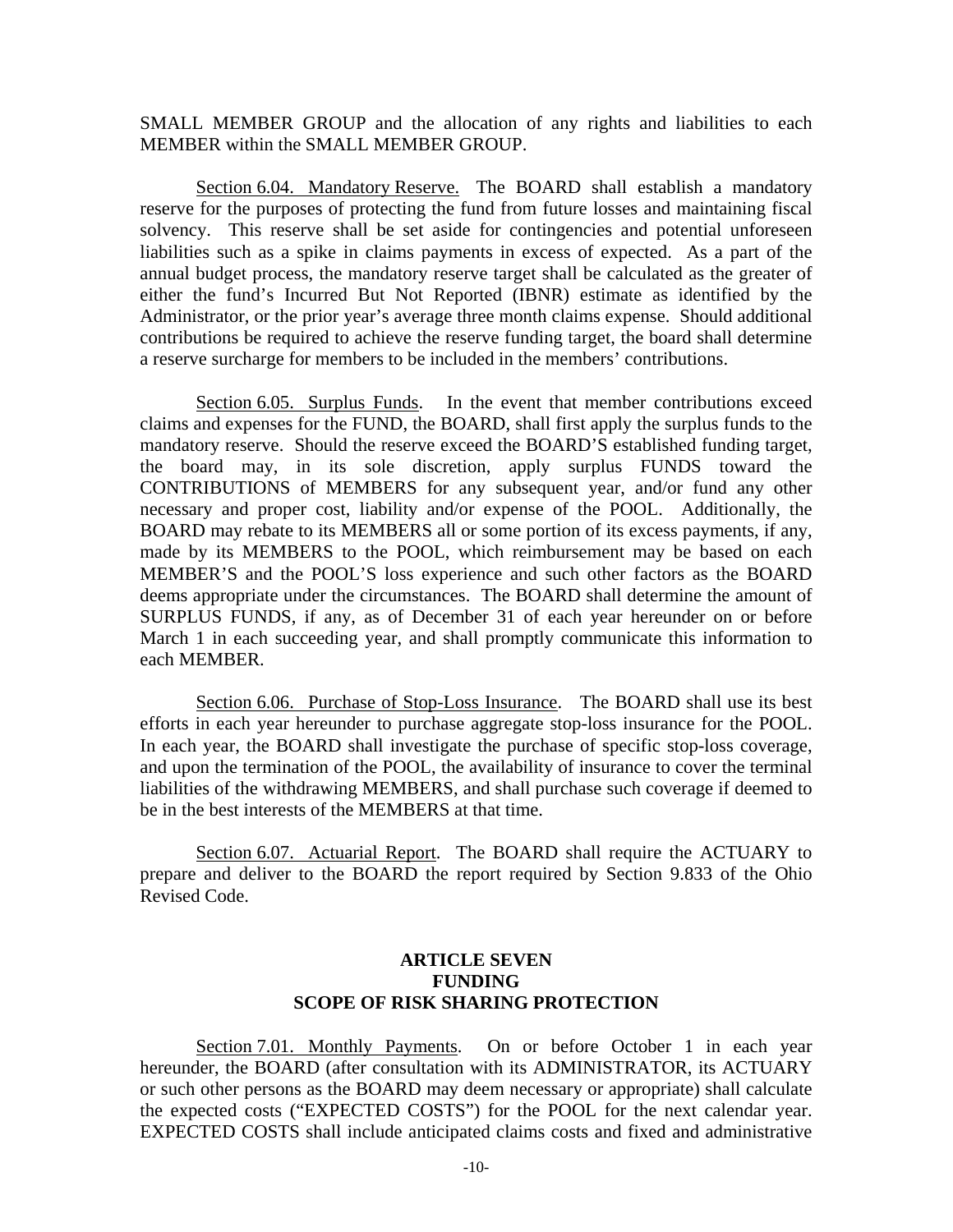costs associated with the operation of the POOL, including premiums for stop-loss insurance, excess insurance and directors and officers liability insurance, and fees for its ADMINISTRATOR, ACTUARY and legal counsel. After calculating EXPECTED COSTS and on or about October 1 in each year hereunder, the BOARD shall determine each MEMBER'S funding rate ("FUNDING RATE"). A MEMBER'S FUNDING RATE shall be determined with reference to the number of employees and officers of the MEMBER who are insured by the POOL as of October 1, the loss experience of the MEMBER and the MEMBER'S POOL CONTRIBUTION FACTOR. FUNDING RATES shall be established so as to enable the POOL to satisfy its EXPECTED COSTS, as well as any additional funding deemed necessary or appropriate by the BOARD. By way of example, the BOARD may establish FUNDING RATES to provide funds in excess of EXPECTED COSTS in order to establish reserves for future POOL year operations.

 FUNDING RATES shall be paid monthly by MEMBERS, and payment must be received by the POOL on or before the  $15<sup>th</sup>$  of each month hereunder with no grace period whatsoever. Thereafter, payment is subject to a 5% penalty with the interest of 1  $\frac{1}{2}\%$  per month or portion thereof.

Section 7.02. Assessments. From time to time hereafter, the BOARD may require that MEMBERS make supplementary payments to the POOL for any necessary or appropriate purpose where there is reasonable concern that FUNDS then available to the POOL (whether through surplus, monthly payments of FUNDING RATES, stop-loss coverage, reinsurance or otherwise) will not be sufficient to meet the responsibilities of the POOL; provided, however, that the total of such supplementary payments and all payments under Section 7.01 hereof in any year shall not exceed two hundred percent (200%) of the EXPECTED COSTS for that POOL year. The BOARD may assess supplementary payments from MEMBERS, including withdrawn or terminated MEMBERS, for any one or more years of their membership. All assessments for supplementary payments shall be made proportionately among the MEMBERS of the POOL for the year as to which the assessment relates, in direct relation to each MEMBER'S FUNDING RATE for that year.

 MEMBERS shall be responsible for supplementary payments during the life of the POOL and any later period when claims or expenses need be paid which are attributable to any year of membership when the event out of which the expenses or claim occurred.

## Section 7.03. Member Reversion.

(a) In the event that the losses of the POOL in any year shall exceed amounts paid to the POOL under Sections 7.01 and 7.02 hereunder, together with all stop-loss, reinsurance and other coverage then in effect, then the payment of all uncovered losses shall revert to and be the sole obligation of the individual MEMBER or MEMBERS against which the claim was made, and the BOARD shall assess such MEMBER or MEMBERS for the full amount thereof.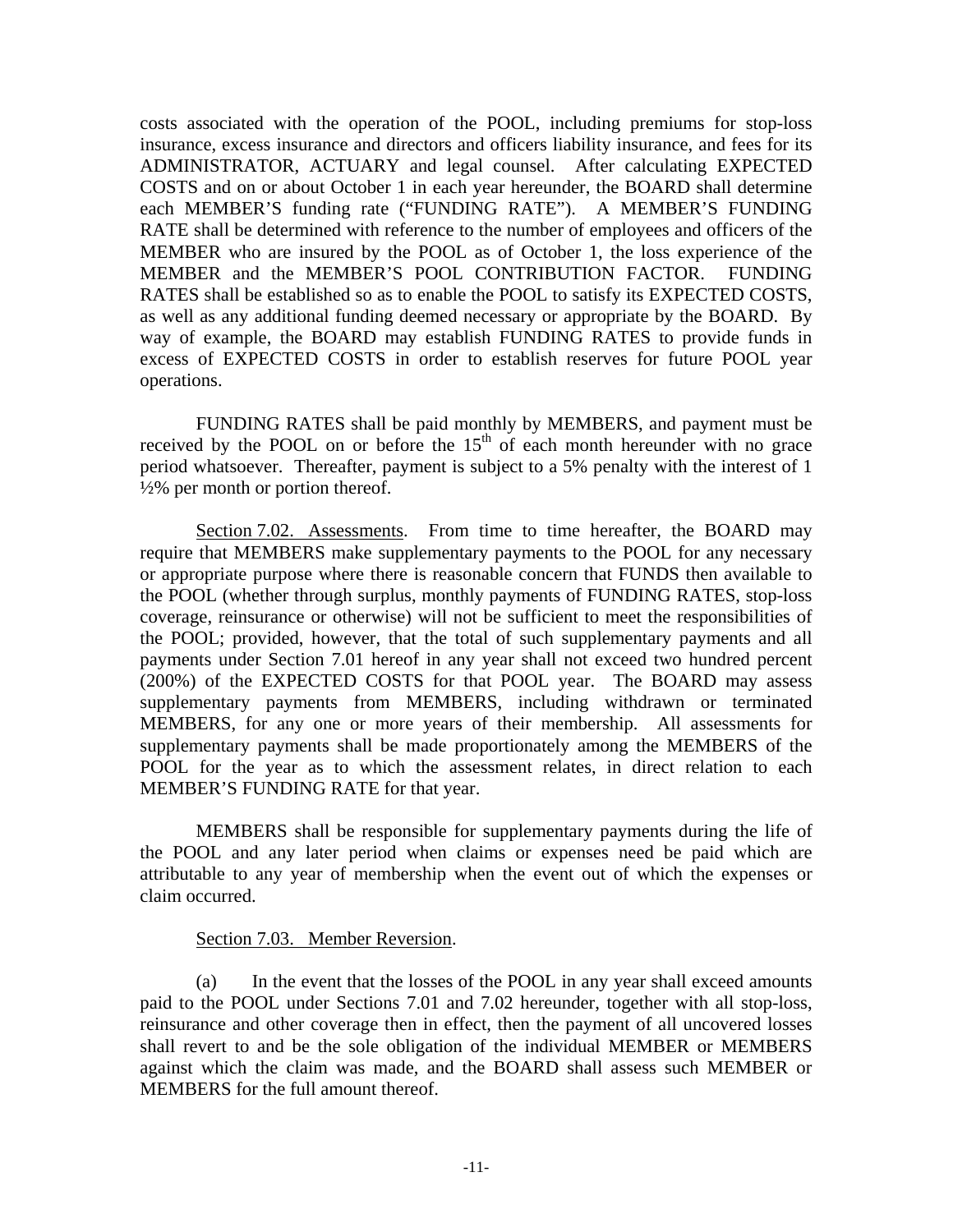(b) In the event that the administrative costs and expenses of operating the POOL exceed the FUNDS available therefor, including but not limited to amounts available to the POOL by assessment under Section 7.02 hereof, then the BOARD may assess the MEMBERS for such deficiency. All such assessments shall be made proportionately among the MEMBERS for the year, as to which the assessment relates, in direct relation to each MEMBER'S FUNDING RATE for that year.

Section 7.04. Payment of Assessments. Each MEMBER shall promptly pay all assessments hereunder, and in each case no later than the forty-fifth  $(45<sup>th</sup>)$  day after the BOARD has given the MEMBER written notice of the assessment, with no grace period whatsoever. Thereafter, payment is subject to a 5% penalty with the interest of  $1\frac{1}{2}\%$  per month or portion thereof.

### **ARTICLE EIGHT MEMBER'S WITHDRAWAL OR TERMINATION**

#### Section 8.01. Withdrawal.

(a) A FOUNDING MEMBER, or a NON FOUNDING MEMBER that has completed its three (3) years of membership as required in Section 3.06, may withdraw from the POOL by giving prior written notice thereof to the POOL no later than October 1. The MEMBER'S withdrawal shall be effective as of 11:59 p.m., local Columbus, Ohio time, on December 31 in the year in which such notice is given; provided, however, that the MEMBER shall remain liable thereafter for any assessments which the BOARD may make under Sections 7.02 and/or 7.03 hereof. At and after the effective time of withdrawal, the withdrawing MEMBER shall be wholly and solely responsible for providing health care benefits that previously had been provided by the POOL, including but not limited to any and all incurred but not reported and/or terminal liabilities related to its prior POOL participation, and the POOL shall have absolutely no liabilities to the MEMBER in that regard.

(b) No withdrawing MEMBER shall have any rights whatsoever to participate in a distribution of the surplus FUNDS of the POOL, whether then or thereafter in existence.

Section 8.02. Termination. Upon a vote of the BOARD taken in accordance with Article Four and upon five (5) days written notice, a MEMBER'S participation may be terminated, if such MEMBER materially breaches or violates any of the terms of this AGREEMENT. Without limiting the generality of the foregoing, the failure of a MEMBER to promptly make payments to the POOL in complete conformity with the provisions of Sections 7.01, 7.02, 7.03 and/or 7.04 hereof shall be deemed to be a material breach and violation of this AGREEMENT which warrants termination. Upon termination, the terminated MEMBER shall (a) remain liable for any and all amounts remaining due and unpaid under Sections 7.01, 7.02, 7.03 and 7.04 hereof, (b) have no rights whatsoever to share in any SURPLUS FUNDS then and/or thereafter in existence, and (c) effective as of 11:59 p.m., local Columbus, Ohio time, on the date on which such termination is effective, the terminated MEMBER shall be wholly and solely responsible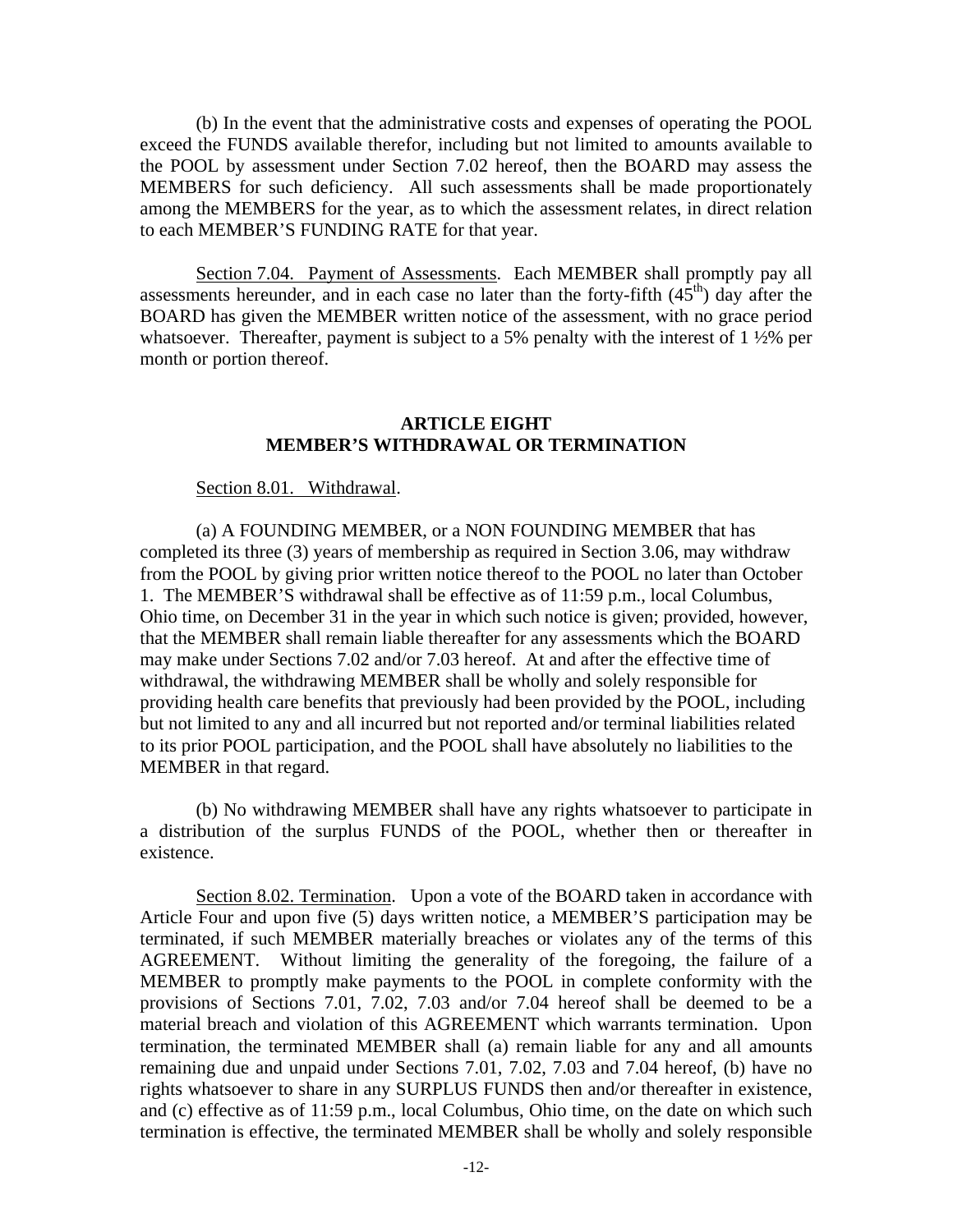for providing health care benefits that previously had been provided by the POOL, including but not limited to any and all incurred but not reported and/or terminal liabilities related to its prior POOL participation, and the POOL shall have absolutely no liabilities to the MEMBER in that regard.

### **ARTICLE NINE TERMINATION OF POOL**

 Section 9.01. Termination. This AGREEMENT may be terminated only by the written agreement of no less than two-thirds (2/3) of all MEMBERS. After a vote to terminate the POOL, the BOARD shall wind-up the POOL'S business as quickly as practicable, but in any event shall complete this process no later than twelve months after the termination date. During such period, the POOL shall continue to pay all claims and expenses until the POOL FUNDS are exhausted. After payment of all claims and expenses, or upon the termination of the aforesaid twelve month period, any remaining SURPLUS FUNDS held by the POOL shall be paid to the MEMBERS of the POOL who are MEMBERS as of the termination date. The BOARD shall determine the manner in which such SURPLUS FUNDS shall be distributed, and shall consider (a) the percentage relationship which each MEMBER'S CONTRIBUTIONS to the POOL for the prior three calendar years of the POOL bears to all MEMBERS' CONTRIBUTIONS to the POOL for that same period and (b) the loss experiences of each MEMBER for the prior three calendar years of the POOL. The POOL, through the BOARD, may require that MEMBERS provide written documentation satisfactory to the BOARD, in its sole judgment, that such MEMBER has the requisite capacity and authority, and has obtained all required approvals, to vote on any matter contemplated by this Section 9.01.

 The POOL shall not be responsible for any claims filed after the aforesaid twelvemonth period. MEMBERS shall remain obligated to make payments to the POOL pursuant to Sections 7.02 claims and other expenses related to periods prior to the termination date.

### **ARTICLE TEN INDEMNIFICATION**

Section 10-01. Mandatory Indemnification. The POOL shall indemnify any officer or director of the POOL who was or is a party or is threatened to be made a party to any threatened, pending or completed action, suit or proceeding, whether civil, criminal, administrative or investigative (including, without limitation, any action threatened or instituted by or in the right of the POOL), against expenses (including, without limitation, attorneys' fees, filing fees, court reporters' fees and transcript costs), judgments, fines and amounts paid in settlement actually and reasonably incurred by him/her in connection with such action, suit or proceeding if he/she acted in good faith and in a manner he/she reasonably believed to be in or not opposed to the best interests of the POOL, and with respect to any criminal action or proceeding, he/she had no reasonable cause to believe his conduct was unlawful. A person claiming indemnification under this Section 10.01 shall be presumed, in respect of any act or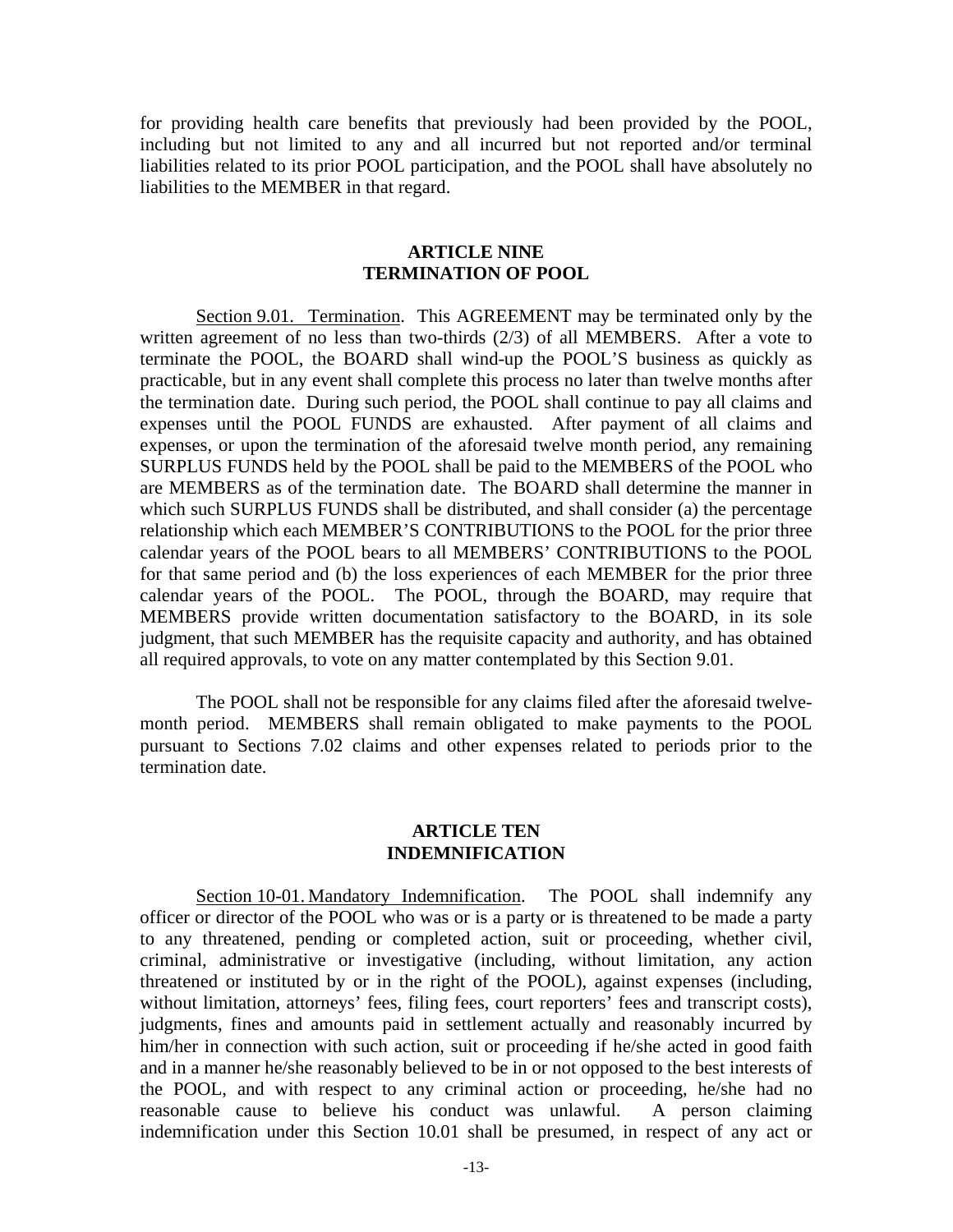omission giving rise to such claim for indemnification, to have acted in good faith and in a manner he/she reasonably believed to be in or not opposed to the best interests of the POOL, and with respect to any criminal matter, to have had no reasonable cause to believe his/her conduct was unlawful, and the termination of any action, suit or proceeding by judgment, order, settlement or conviction, or upon a plea of nolo contendere or its equivalent, shall not, of itself, rebut such presumption.

 Section 10.02 Court-Approved Indemnification. Anything contained in this AGREEMENT or elsewhere to the contrary notwithstanding:

 (a) the POOL shall not indemnify any officer or director of the POOL who was a party to any completed action or suit instituted by or in the right of the POOL to procure a judgment in its favor by reason of the fact that he/she is or was a director, officer, employee or agent of the POOL, in respect of any claim, issue or matter asserted in such action or suit as to which he/she shall have been adjudged to be liable for acting with reckless disregard for the best interests of the POOL or misconduct (other than negligence) in the performance of his/her duty to the POOL unless and only to the extent that the Court of Common Pleas of Franklin County, Ohio or the court in which such action or suit was brought shall determine upon application that, despite such adjudication of liability, and in view of all the circumstances of the case, he/she is fairly and reasonably entitled to such indemnity as such Court of Common Pleas or such other court shall deem proper; and

 (b) the POOL shall promptly make any such unpaid indemnification as is determined by a court to be proper as contemplated by this Section 10.02.

 Section 10.03. Indemnification for Expenses. To the extent that an officer or director of the POOL has been successful on the merits or otherwise in defense of any action, suit or proceeding referred to in Section 10.01, or in defense of any claim, issue or matter therein, he/she shall be promptly indemnified by the POOL against expenses (including, without limitation, attorneys' fees, filing fees, court reporters' fees and transcript costs) actually and reasonably incurred by him/her in connection therewith.

 Section 10.04. Determination Required. Any indemnification required under Section 10.01 and not precluded under Section 10.02 shall be made by the POOL only upon a determination that such indemnification of the officer or director is proper in the circumstances because he/she has met the applicable standard of conduct set forth in Section 10.01. Such determination may be made only (a) by a majority vote of a quorum consisting of directors of the BOARD who were not and are not parties to, or treated with, any such action, suit or proceeding, or (b) if such a quorum is not obtainable or if a majority of a quorum of disinterested directors so directs, in a written opinion by independent legal counsel other than an attorney, or a firm having associated with it an attorney, who has been retained by or who has performed services for the POOL or any person to be indemnified, within the past five years, or (c) by the court in which such action, suit or proceeding was brought, if any.

Section 10.05. Advances for Expenses. Expenses (including, without limitation, attorneys' fees, filing fees, court reporters' fees and transcript costs) incurred in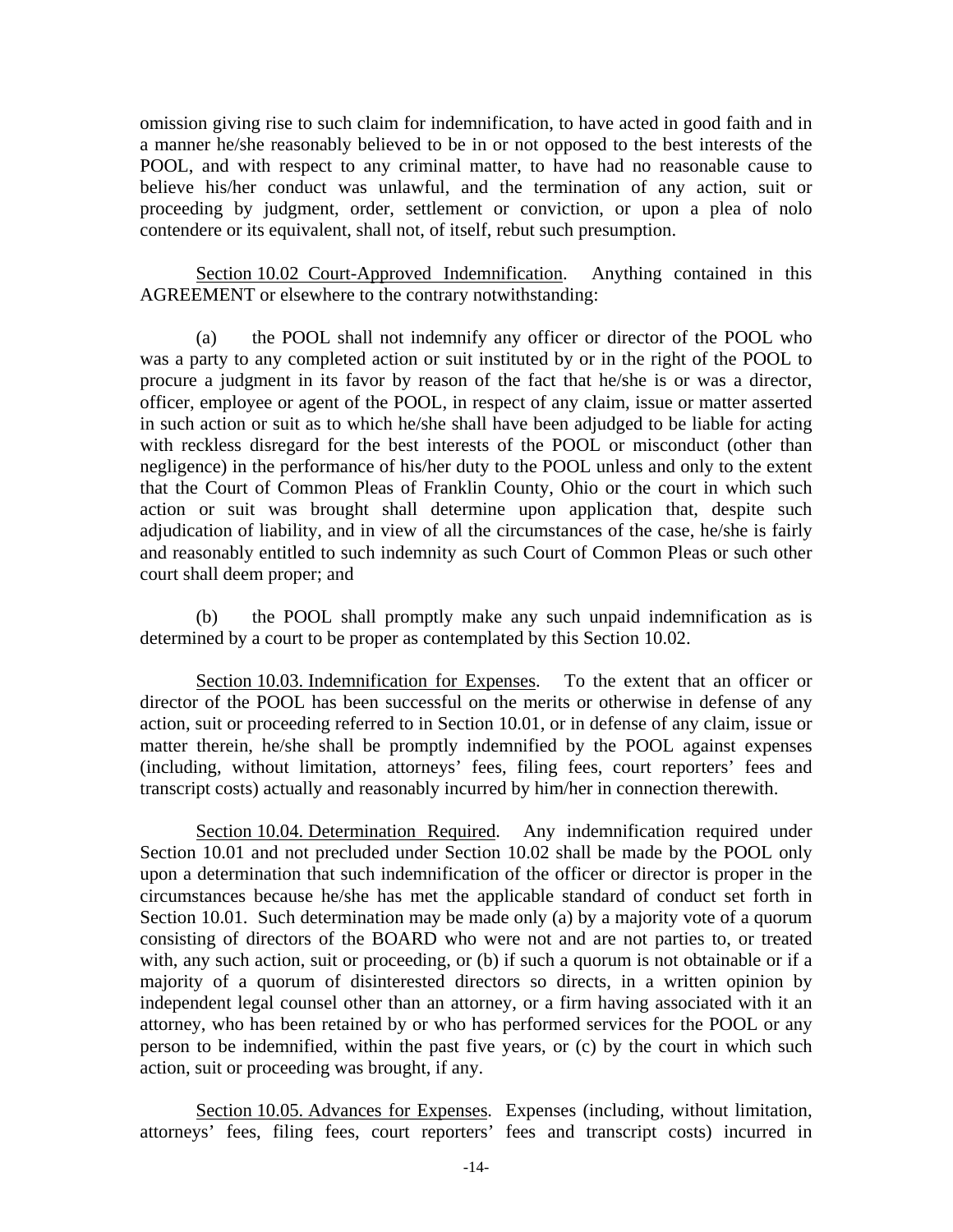defending any action, suit or proceeding referred to in Section 10.01 shall be paid by the POOL in advance of the final disposition of such action, suit or proceeding to or on behalf of the officer or director promptly as such expenses are incurred by him/her, but only if such officer or director shall first agree, in writing, to repay all amounts so paid in respect of any claim, issue or other matter asserted in such action, suit or proceeding in defense of which he/she shall not have been successful on the merits or otherwise:

(a) if it shall ultimately be determined as provided in Section 10.04 that he/she is not entitled to be indemnified by the POOL as provided under Section 10.01; or

(b) if, in respect of any claim, issue or other matter asserted by or in the right of the POOL in such action or suit, he/she shall have been adjudged to be liable for acting with reckless disregard for the best interests of the POOL or misconduct (other than negligence) in the performance of his duty to the POOL, unless and only to the extent that the Court of Common Pleas of Franklin County, Ohio or the court in which such action or suit was brought shall determine upon application that, despite such adjudication of liability, and in view of all the circumstances, he/she is fairly and reasonably entitled to all or part of such indemnification.

 Section 10.06. Article Ten Not Exclusive. The indemnification provided by this Article Ten shall not be exclusive of, and shall be in addition to, any other rights to which any person seeking indemnification may be entitled, and shall continue as to a person who has ceased to be an officer or director of the POOL and shall inure to the benefit of the heirs, executors, executors, and administrators of such a person.

### **ARTICLE ELEVEN MISCELLANEOUS**

 Section 11.01. Ohio Law Governs. This AGREEMENT shall be governed by and construed in accordance with the laws of the State of Ohio.

Section 11.02. Enabling Action by MEMBERS. If any action requiring the vote, consent or approval of any or all MEMBERS of the POOL, is required in order to make permissible or lawful any actions contemplated by this AGREEMENT, each director will vote for such action on behalf of its MEMBER.

Section 11.03. Counterparts. This AGREEMENT and any amendment hereto may be executed in one or more counterparts, each of which shall be deemed to be a duplicate original, but all counterparts taken together shall constitute one and the same AGREEMENT.

 Section 11.04. Severability. The invalidity or unenforceability of any provision of this AGREEMENT in any particular respect shall not affect the validity and enforceability of any other provision of this AGREEMENT or of the same provision in any other respect.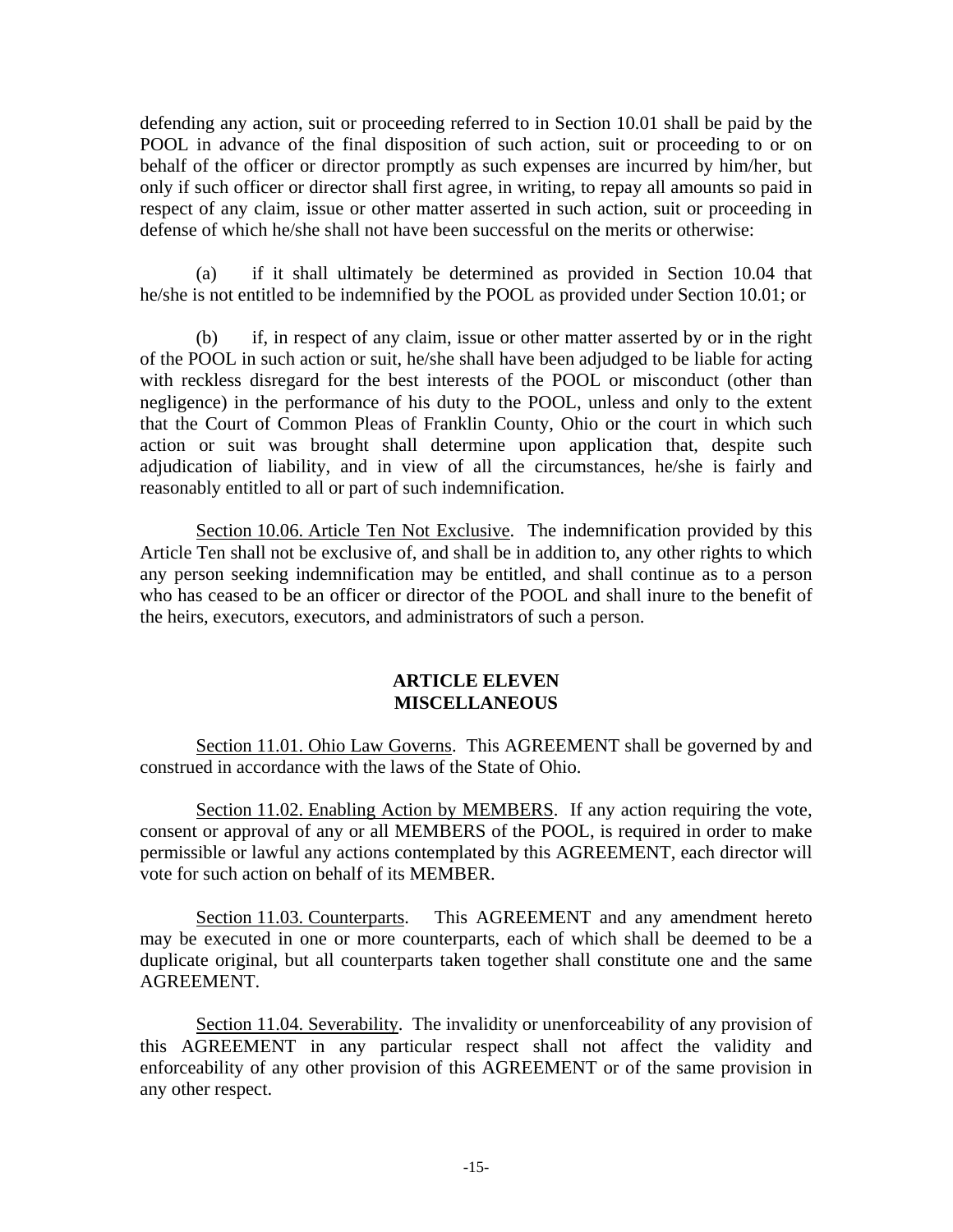Section 11.05. Captions. All captions used in this AGREEMENT are for convenience or reference only, do not form a substantive part of this AGREEMENT and shall not restrict or enlarge any substantive provision of this AGREEMENT.

 Section 11.06. Notices. All notices and other communications required or permitted under this AGREEMENT shall be in writing and shall be mailed by regular U.S. mail, postage prepaid, or otherwise delivered by hand or by messenger, addressed (a) if to a MEMBER, to the director representing that MEMBER at such director's address set forth on the last page of this AGREEMENT or at such other address as the MEMBER or director shall have furnished to the POOL in writing or (b) if to the POOL, at the POOL address set forth on the last page of this AGREEMENT and addressed to the attention of the secretary of the POOL or at such other address as the POOL shall have furnished to the MEMBERS in writing. Each such notice or other communication shall for all purposes of this AGREEMENT be treated as effective or having been given (a) when delivered, if delivered personally or (b) if sent by mail, when deposited in a regularly maintained receptacle for the deposit of the United States mail, addressed and mailed in compliance with this Section 11.06.

 Section 11.07. Entire Agreement. This AGREEMENT constitutes the entire agreement between the parties hereto in respect of the subject matter of this AGREEMENT, and this AGREEMENT supersedes all prior and contemporaneous agreements between the parties hereto in respect of the subject matter of this AGREEMENT.

 Section 11.08. Pronouns; Gender. All pronouns and any variations thereof used in this AGREEMENT to refer to any person or persons shall be deemed to refer to the masculine, feminine, neuter, singular or plural, as the identity of the person or persons may require.

 Section 11.09. Amendment. This AGREEMENT may be amended only by the written agreement of no less than two-thirds (2/3) of all MEMBERS. The POOL, through the BOARD, may require that MEMBERS provide written documentation satisfactory to the BOARD, in its sole judgment, that such MEMBER has the requisite capacity and authority, and has obtained all required approvals to vote on any matter contemplated by this Section 11.09.

Section 11.10. Other Instruments. The MEMBERS agree to execute such further instruments and to take such further action as may reasonably be necessary to carry out the intent of this AGREEMENT.